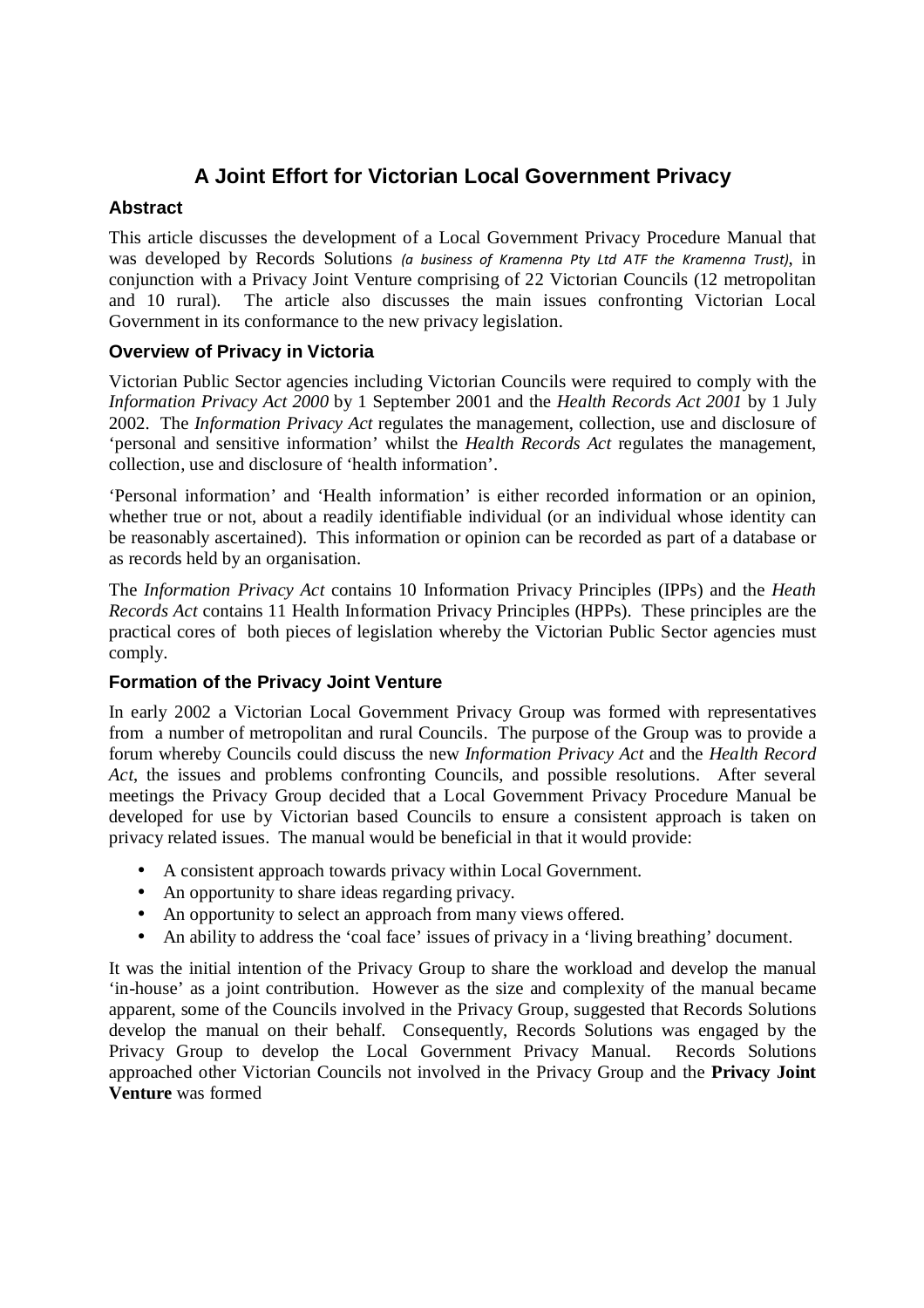#### **Development of the Local Government Privacy Procedures Manual**

Vast amounts of information was supplied by the participating Councils in the **Privacy Joint Venture,** state government departments, the Office of the Health Services Commissioner and the Office of the Privacy Commissioner, that enabled Records Solutions to develop a useful manual with plenty of practical examples relevant to Local Government in terms of the collection, use and disclosure of 'personal', 'sensitive' and 'health' information. The Manual deliberately focused on external organisations who Councils may have to deal with on a regular basis.

One of the challenges in developing the manual was the 'diversity' and 'richness' of information that Council must process in its normal business activities. This is due to the large number of different business units usually found in Victorian Councils. Accordingly separate chapters were developed covering Property records, Planning documentation and registers, Building documentation and registers, Council Governance, Local Laws, Employment records, Environmental Health, Libraries/Museums/Art Galleries, Recreation and Culture, Immunisation records, Maternal and Child Health, Child Care, Hostels and Nursing Homes, Home and Community Care, Children and Youth Services. During the development of these chapters the participants involved in the **Privacy Joint Venture** were approached to review and make comment on each chapter through their appropriate business units. This methodology proved very successful in that it allowed the core business units to have a valued input thus encouraging acceptance of the manual and its content. In addition, the procedures outlined in the manual were not imposed on Councils or their business units by 'outsiders'.

#### **Main Privacy Issues that confronted Local Government**

Privacy in Local Government is challenging due to the diversity of business functions that are performed by Councils. This creates a huge amount of varied information that is collected under different means such as telephone, internet, email, fax, forms, face-to-face, and correspondence. Subsequently, a significant number of Council forms used to collect this information needed to be reviewed and redesigned with generic collection statements.

Other privacy issues included:

- The requirement for some Council business units to operate soley under the Information Privacy Act (eg Property and Rates), some to operate soley under the Health Records Act (eg Immunisation Unit) and others to operate under both (eg Local Laws).
- The significant amount of Federal and State legislation that Councils had to consider including the Freedom of Information Act (FOI), Public Records Act, Land Tax Act, Income Tax Assessment Act, Aged Care Act, Health Act, Children and Young Persons Act, Cemeteries Act, Transport Accident Act etc. These Acts override the *Information Privacy Act* and the *Health Records Act* where an inconsistency occurs thus Councils had to be fully conversant on all relevant legislation. (Note: In the manual there are over 200 references to different pieces of legislation).
- The significant number of external organisations, some private and some government, that Council may be required to disclose information to. Examples include the Victorian and Federal Police, utility companies, State Revenue Office (SRO), Australian Tax Office (ATO), State Emergency Services (SES), Country Fire Authority (CFA), Department of Sustainability and Environment (DSE), Department of Human Services (DHS), RSPCA, Centrelink, Sheriffs Office, financial institutions etc.